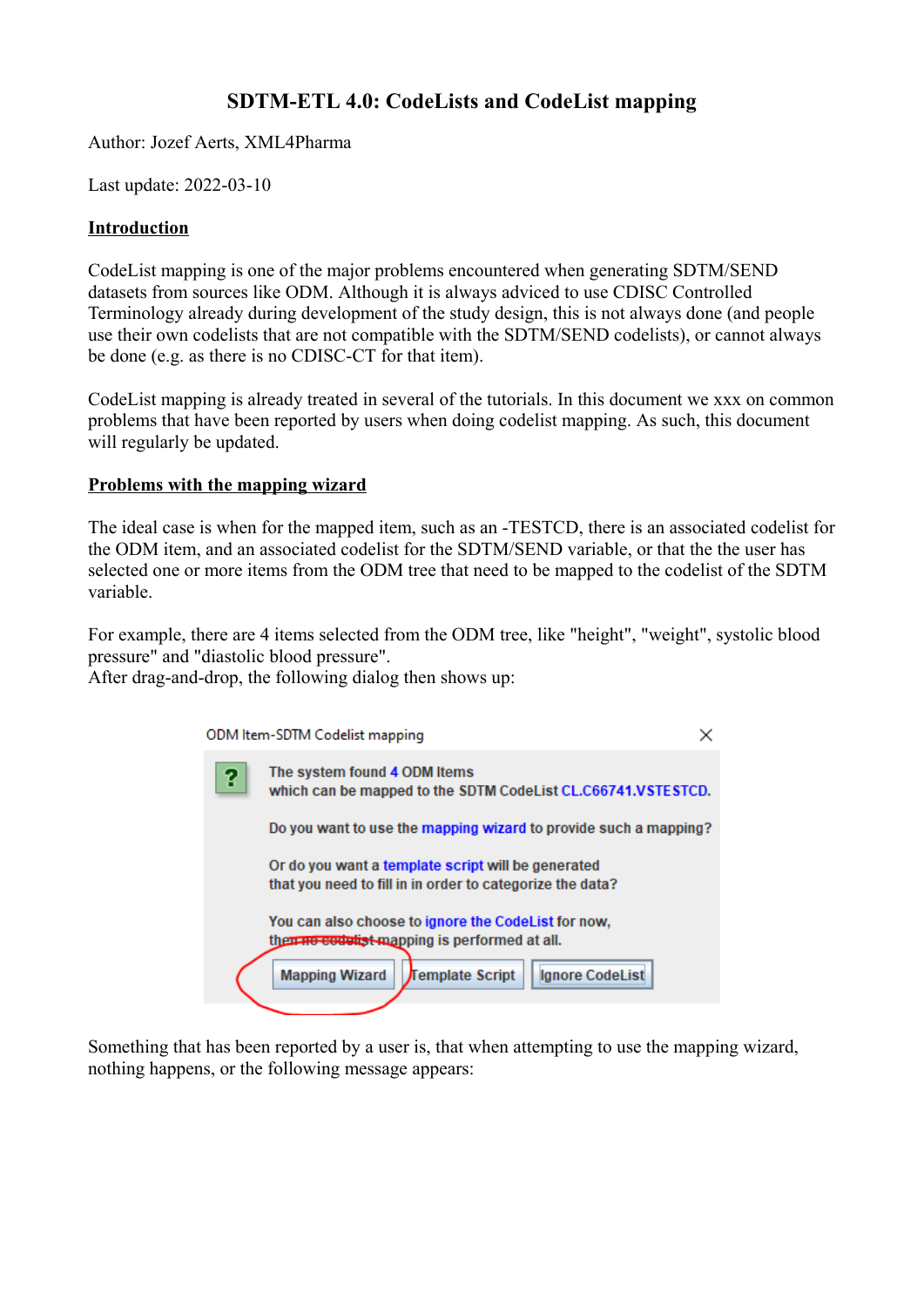#### Warning

Z

| ≙ | No CodeList with OID 'CL.C66741.VSTESTCD' could be found.<br>Are you sure any SDTM/SEND codelists have been loaded?<br>If no SDTM/SEND codelists have been loaded at all, you can still do using the menu:<br>Insert - CodeList definitions from file into define.xml<br>then navigate to the folder 'CDISC_CT' which comes with the distribution<br>and then pick the SDTM/SEND Controlled Terminology file of your choice |
|---|-----------------------------------------------------------------------------------------------------------------------------------------------------------------------------------------------------------------------------------------------------------------------------------------------------------------------------------------------------------------------------------------------------------------------------|
|   | OK                                                                                                                                                                                                                                                                                                                                                                                                                          |

The reason is that the user forgot to select a CDISC controlled terminology version when loading a define.xml template (for a specific SDTM-IG or SEND-IG version), or did decide to not select one yet. In such a case, the SDTM variable (like VSTESTCD) is associated with a codelist, but the codelist itself is not present (yet), and so the mapping wizard cannot be started, as the codes for the SDTM side are missing.

The user can then still load Controlled Terminology, using Insert - CodeList definitions from file into define.xml:



#### e.g.:

#### Insert CodeList definitions from ODM 1.3 file

| የ | Overwrite existing CodeLists with same OID                                                                           |
|---|----------------------------------------------------------------------------------------------------------------------|
|   | <b>File with CodeLists in ODM Format</b>                                                                             |
|   | D:\SDTM-ETL_4_0\CDISC_CT\SDTM_Terminology_2021-12-17.xml<br>Browse                                                   |
|   | Store as new CodeList version: 2021-12-17                                                                            |
|   | For Standard:<br><b>SDTM</b><br>$\overline{\phantom{a}}$                                                             |
|   | <b>OK</b><br>Cancel                                                                                                  |
|   | ×<br>Message                                                                                                         |
|   | All imported Controlled Terminology will be registered as a new CT version 2021-12-17<br>Ĭ.<br>for the Standard SDTM |
|   | OК                                                                                                                   |

 $\times$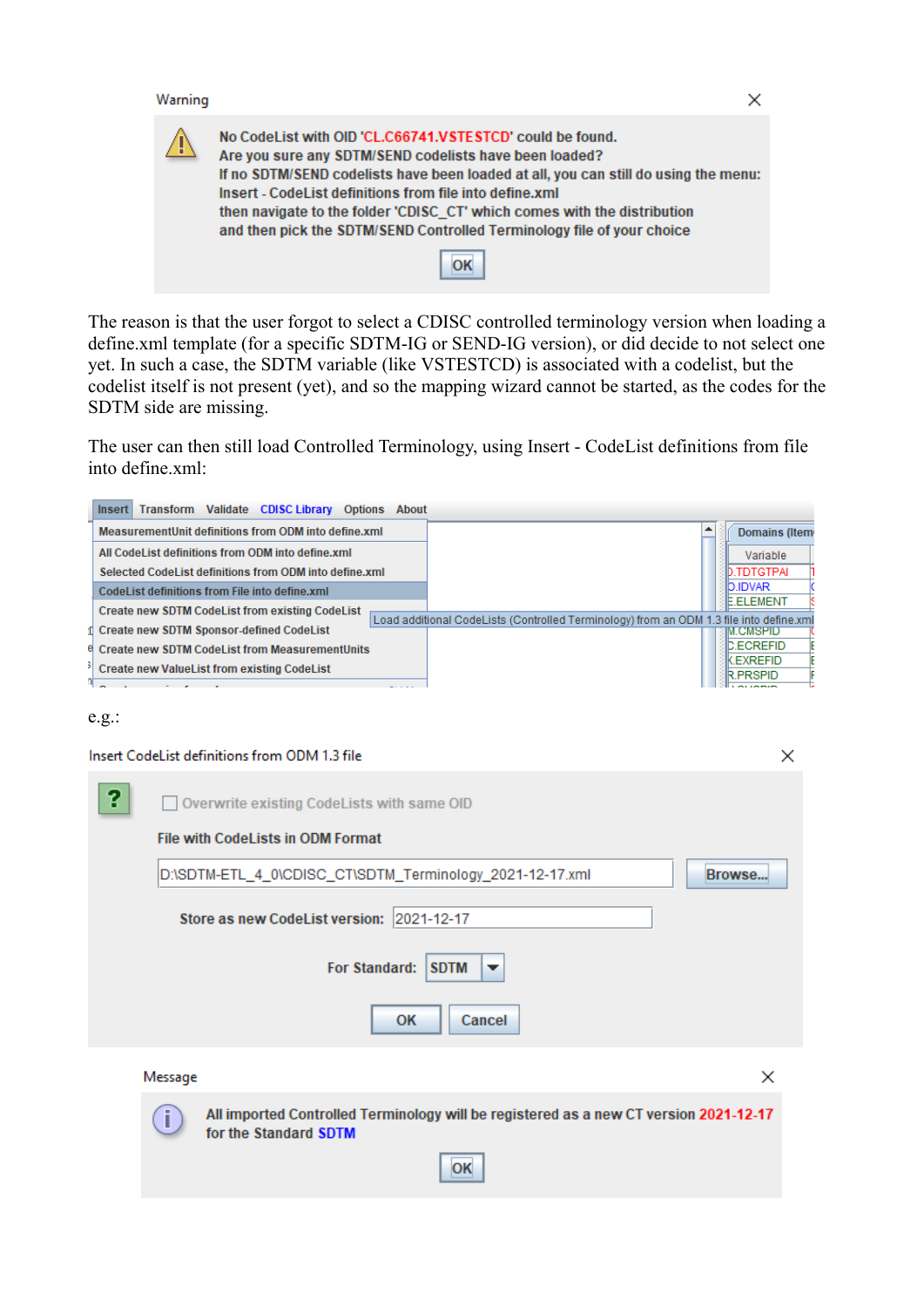A message will then be shown that the codelists have been loaded.

<span id="page-2-1"></span>

| 984 CodeLists added |  |
|---------------------|--|
|                     |  |

After that, one can again attempt to start a codelist mapping using the wizard.

## **ODM item is free text but needs to to be mapped to an SDTM variable that is under controlled terminology**

This is close to a worst-case scenario, but ... happens....

Suppose for example that the CRF has the following questions that have "free text" answers:

- what was the lab test?

- result of the lab test:
- unit for the lab test:

or for an Adverse Event form:

- what is the severity of the adverse event?

SDTM/SEND is all about categorization of collected data  $+$  a lot of (mostly unnecessary<sup>[1](#page-2-0)</sup>) derivations. This means that for many variables, the mapping will contain if - else if - else constructs. This is also the case when free text results need to be categorized, as the corresponding SDTM/SEND variable is under controlled terminology (CDISC-CT).

Mapping from free text to CDISC-CT can be very tricky, and if done, will need serious validation back to the source record.

Let us take the example of the (bad practice) open question "what is the severity of the adverse event?". The result will need to go into SDTM AESEV (Adverse Event Severity) which is under controlled terminology (codelist CL.C66769.AESEV: "Severity/Intensity Scale for Adverse Events ") with the allowed values "MILD", "MODERATE" and "SEVERE".

One can then write a script similar to the following:

 $T_1 = \text{xpath}(\dots)$ ; # path to the ODM variable  $T2 = upper-case (ST1);$  $$AE.AESEV = ";$ if(contains(\$T2,'MILD') {  $$AE.AESEV = 'MILD';$ } elsif (contains(\$T2,'MODERATE') { \$AE.AESEV = 'MODERATE';

<span id="page-2-0"></span><sup>&</sup>lt;sup>1</sup> A typical example are the -DY variables. These have been introduced on request of the FDA, as the tools of the FDA are not capable to derive them [automatically.](#page-2-1)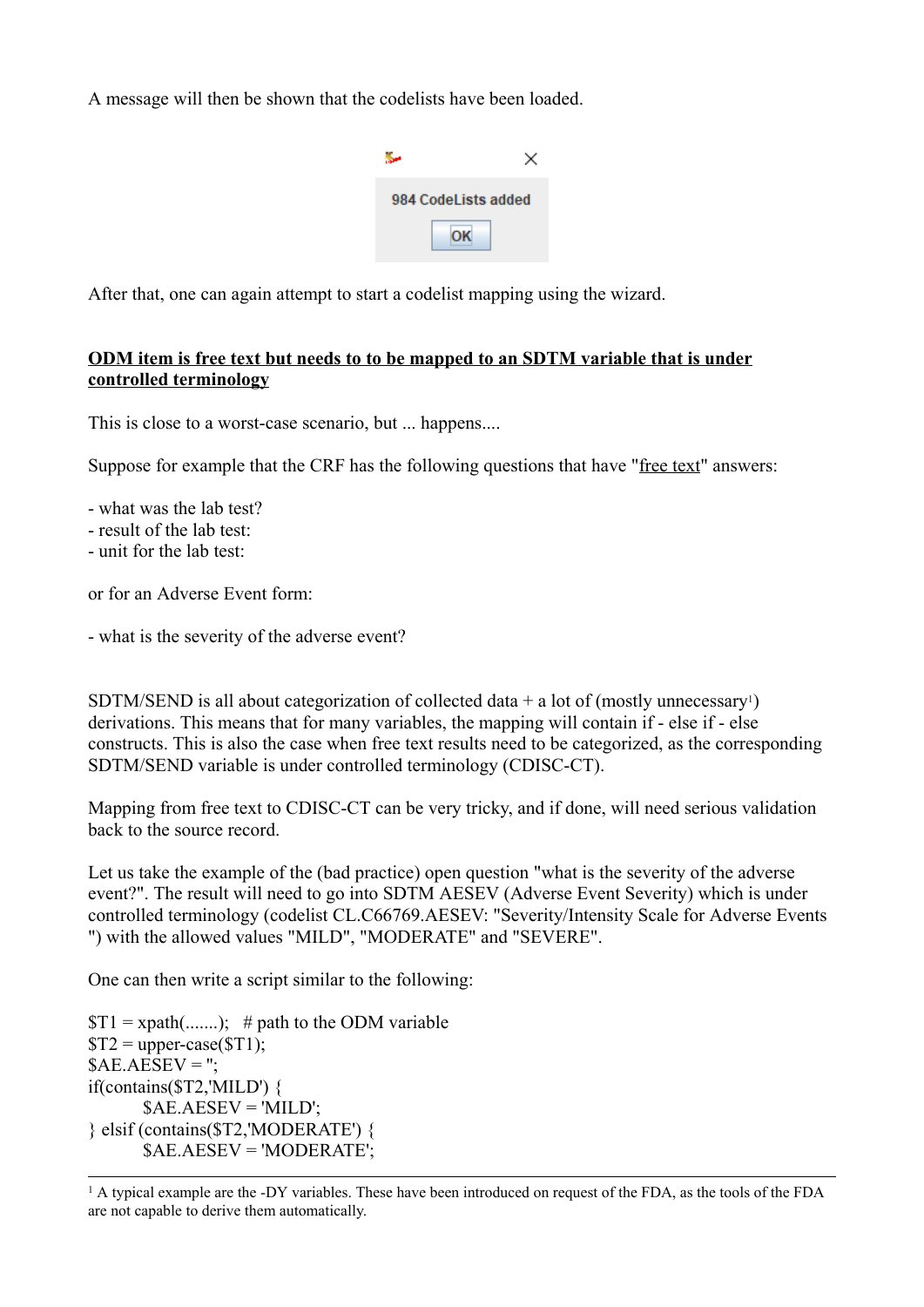```
} elsif (contains($T2,'SEVERE') {
      $AE.AESEV = 'SEVERE';
} else {
      $AE.AESEV = $T1;}
```
In the first line (usually generated by drag-and-drop) the path to the source item in the ODM is provided. The free text is then made upper case in the second line in the temporary variable \$T2. An initial value of blank is then assigned to AESEV.

In the next lines, using an if-elsif-else construct, "MILD" is assigned when the free text contains the word "mild" (whenever lower case or upper case), "MODERATE" is assigned when the free text contains the word "moderate", and "SEVERE" is assigned when the free text contains the word "severe". If none of these is found, the original text is put in AESEV.

If the latter happens, one will of course get a validation error, which one will need to explain the reviewers guide.

Again, such categorization from free text can be very tricky.

If you do so, it is also not a bad idea to submit the original free text as a "supplemental qualifier variable" in SUPPAE.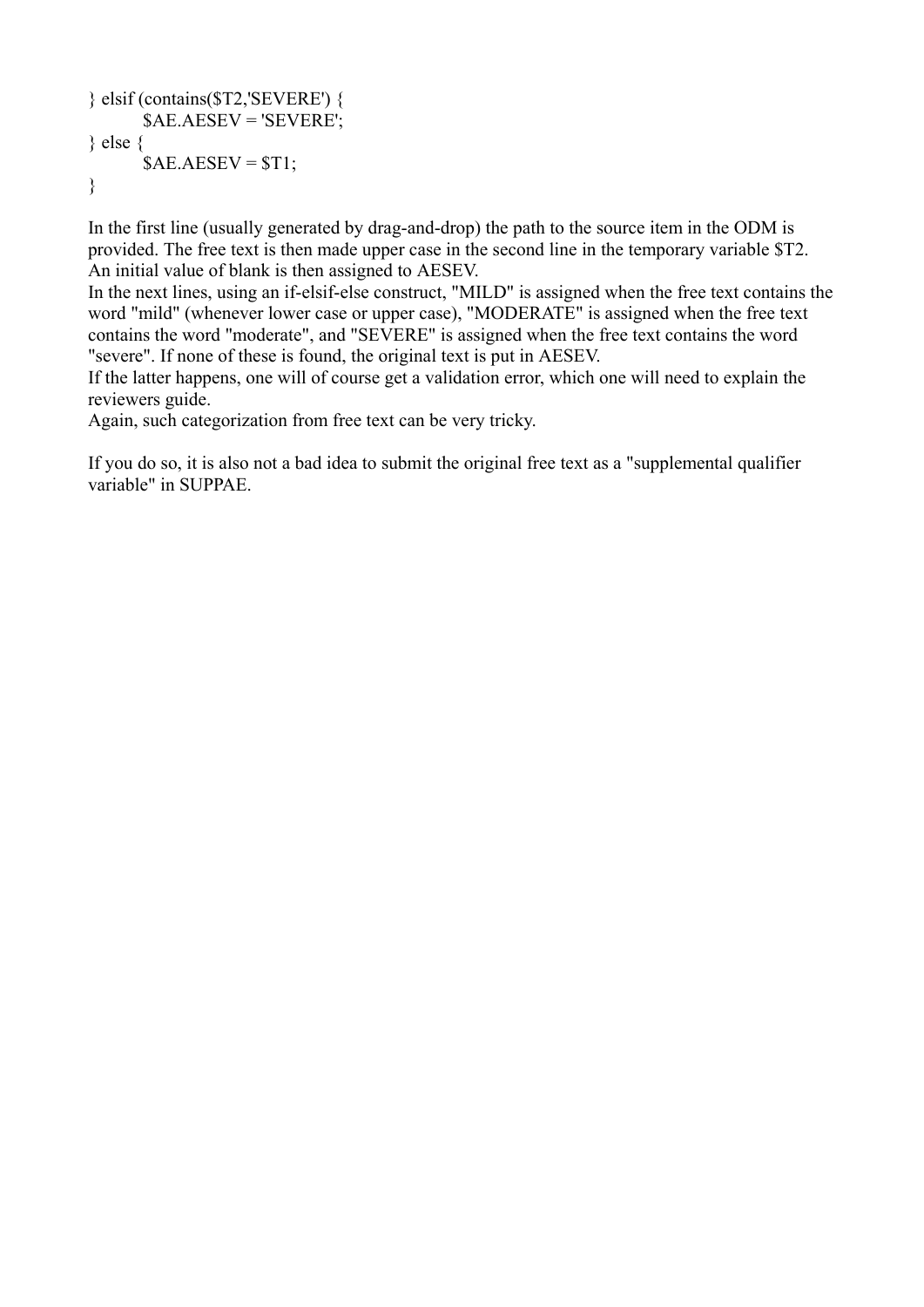Another possibility, which one will also need to explain in the reviewers guide, is to remove the codelist association from the SDTM/SEND variable. The way to do this in SDTM-ETL is the following:

- select AESEV in the study-specific instance in the table on the right.

- use the menu "Edit - SDTM Variable Properties"



- the following window will then appear:

|                                                                                | Edit Properties for SDTM Variable AE.AESEV |                                                     |  |
|--------------------------------------------------------------------------------|--------------------------------------------|-----------------------------------------------------|--|
| OID:<br>$\overline{\mathbf{3}}$<br>Name:<br><b>SASFieldName:</b><br>Data type: |                                            | <b>AE.AESEV</b><br><b>AESEV</b><br><b>AESEV</b>     |  |
|                                                                                |                                            | text                                                |  |
|                                                                                | <b>Current Length:</b>                     | 80                                                  |  |
|                                                                                | $\Box$ New Length:                         | 80                                                  |  |
|                                                                                | <b>Current Significant Digits:</b>         |                                                     |  |
|                                                                                | New Significant Digits:                    | -1                                                  |  |
|                                                                                | <b>Current Role:</b>                       | <b>Record Qualifier</b>                             |  |
|                                                                                | $\Box$ New Role                            | Record Qualifier                                    |  |
|                                                                                | <b>Current Role CodeList:</b>              |                                                     |  |
|                                                                                | New Role CodeList                          | CL.MEDDRA - MedDRA Adverse Events Dictionary (text) |  |
|                                                                                | <b>Current Origin:</b>                     | <b>NONE DEFINED YET</b>                             |  |
|                                                                                | $\Box$ Edit Origin:                        | Edit                                                |  |
|                                                                                | <b>Comment:</b>                            |                                                     |  |
|                                                                                | <b>External document for comment</b>       |                                                     |  |
|                                                                                | <b>Current CodeList</b>                    | <b>CL.C66769.AESEV</b>                              |  |
| <b>New CodeList:</b><br><b>.</b>                                               |                                            | <b>Select CodeList</b>                              |  |
|                                                                                | <b>Description:</b>                        | Severity/Intensity                                  |  |
|                                                                                | current def:DisplayFormat:                 |                                                     |  |
|                                                                                | New def:DisplayFormat:                     |                                                     |  |
|                                                                                | current ValueList OID:                     | <b>NO VALUELIST ASSIGNED</b>                        |  |

- check the checkbox "New CodeList". The "Select CodeList" button becomes enabled.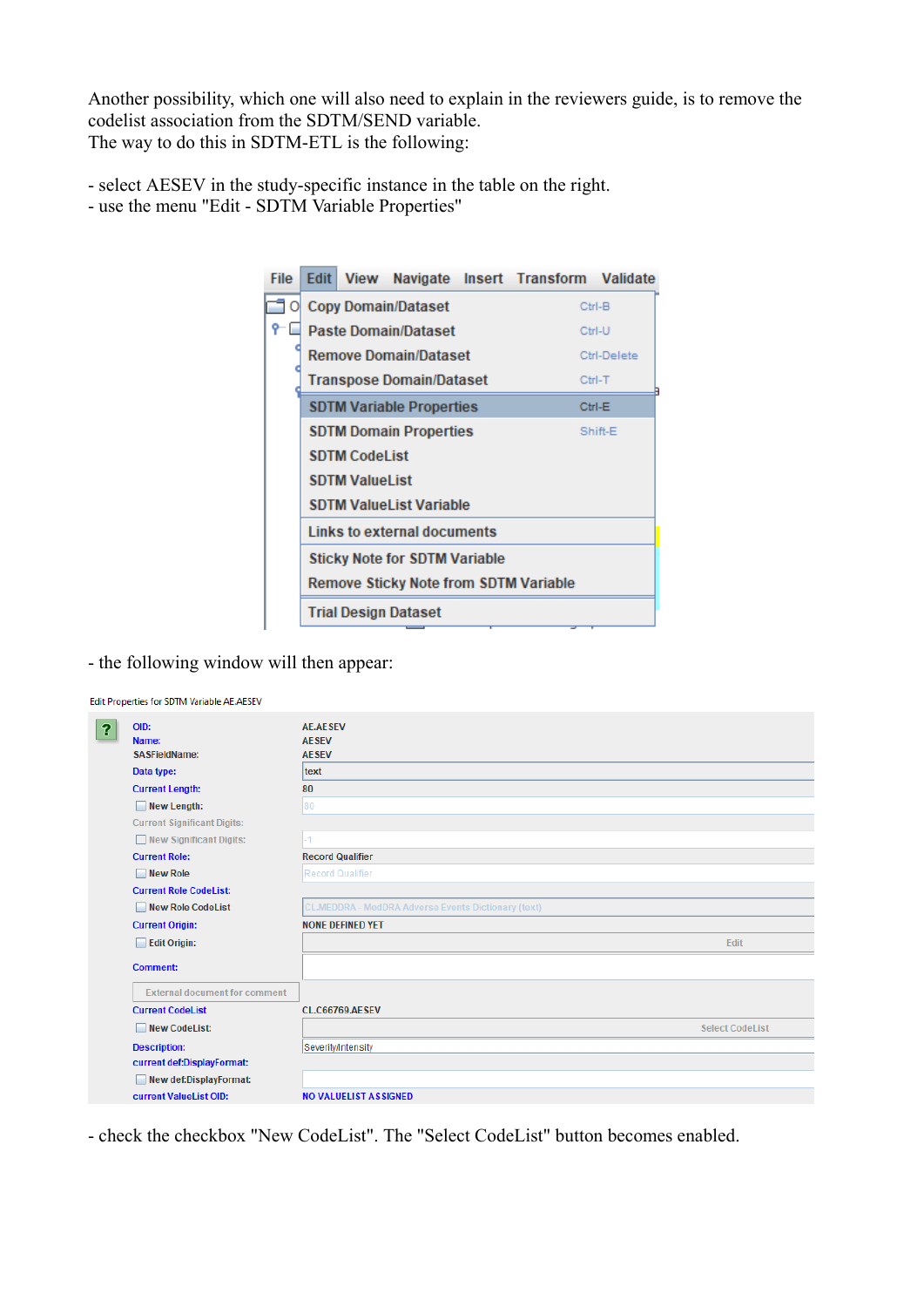| <b>Current CodeList</b>        | <b>CL.C66769.AESEV</b> |
|--------------------------------|------------------------|
| $\triangleright$ New CodeList: | <b>Select CodeList</b> |
| <b>Description:</b>            | Severity/Intensity     |

- now click the button "Select CodeList". The following window is displayed:

| Select a codelist |                                                            |                  |                                                                        | $\times$ |
|-------------------|------------------------------------------------------------|------------------|------------------------------------------------------------------------|----------|
| R                 | <b>CL.MEDDRA - MedDRA Adverse Events Dictionary (text)</b> |                  |                                                                        | ≡        |
|                   | CL.C66742.NY.YESONLY - Yes Only Response (text)            |                  |                                                                        |          |
|                   |                                                            |                  | CL.C66728.STENRF.FORTPT - STENRF codelist for -- STRTPT and -- ENRTPT  |          |
|                   |                                                            |                  | CL.C141657.TENMW1TC - 10-Meter Walk/Run Functional Test Test Code (t)  |          |
|                   |                                                            |                  | CL.C141656.TENMW1TN - 10-Meter Walk/Run Functional Test Test Name (    |          |
|                   |                                                            |                  | CL.C141663.A4STR1TC - 4-Stair Ascend Functional Test Test Code (text)  |          |
|                   |                                                            |                  | CL.C141662.A4STR1TN - 4-Stair Ascend Functional Test Test Name (text)  |          |
|                   |                                                            |                  | CL.C141661.D4STR1TC - 4-Stair Descend Functional Test Test Code (text) |          |
|                   |                                                            |                  | CL.C141660.D4STR1TN - 4-Stair Descend Functional Test Test Name (text) |          |
|                   |                                                            |                  | CL.C115388.SIXMW1TC - 6 Minute Walk Functional Test Test Code (text)   |          |
|                   |                                                            |                  | CL.C115387.SIXMW1TN - 6 Minute Walk Functional Test Test Name (text)   |          |
|                   |                                                            |                  | CL.C101807.AVL01TC - ADNI Auditory Verbal Learning Functional Test Tes |          |
|                   |                                                            |                  | CL.C101808.AVL01TN - ADNI Auditory Verbal Learning Functional Test Tes |          |
|                   |                                                            |                  | CL.C141655.AJCC1TC - AJCC TNM Staging System 7th Edition Clinical Clas |          |
|                   |                                                            |                  | CL.C141654.AJCC1TN - AJCC TNM Staging System 7th Edition Clinical Clas |          |
|                   | CL.C135012.AJCCGRD - AJCC Tumor Grade Response (text)      |                  |                                                                        |          |
|                   | Ш<br><b>Search</b>                                         |                  | Þ                                                                      |          |
|                   |                                                            |                  |                                                                        |          |
|                   | <b>Search</b>                                              | <b>Find Next</b> | <b>Find Previous</b>                                                   |          |
|                   |                                                            | OK<br>Cancel     |                                                                        |          |

- now scroll to the bottom and select "NO CODELIST"

| Select a codelist |                      |                  | ×                                                                                                                                                                                                                                                                                                                                                                                                                                                                                                                                                                                                                                                                                                                                                                                                                                                                                                                     |
|-------------------|----------------------|------------------|-----------------------------------------------------------------------------------------------------------------------------------------------------------------------------------------------------------------------------------------------------------------------------------------------------------------------------------------------------------------------------------------------------------------------------------------------------------------------------------------------------------------------------------------------------------------------------------------------------------------------------------------------------------------------------------------------------------------------------------------------------------------------------------------------------------------------------------------------------------------------------------------------------------------------|
| 2                 |                      |                  | CL.C100175.WPAI01TN - Work Productivity and Activity Impairment Quest <sup>▲</sup><br>CL.C130281.WD4TC - World Health Organization Disability Assessment Sd<br>CL.C130280.WD4TN - World Health Organization Disability Assessment Sd<br>CL.C130275.WD1TC - World Health Organization Disability Assessment Sd<br>CL.C130274.WD1TN - World Health Organization Disability Assessment Sd<br>CL.C130277.WD2TC - World Health Organization Disability Assessment Sd<br>CL.C130276.WD2TN - World Health Organization Disability Assessment Sd<br>CL.C130279.WD3TC - World Health Organization Disability Assessment Sd<br>CL.C130278.WD3TN - World Health Organization Disability Assessment Sd<br>CL.C130269.WD5TC - World Health Organization Disability Assessment Sd<br>CL.C130268.WD5TN - World Health Organization Disability Assessment Sd<br>CL.C130271.WD6TC - World Health Organization Disability Assessment Sd |
|                   | $V$ NO CODELIST<br>Ш |                  | CL.C130270.WD6TN - World Health Organization Disability Assessment Sd<br>CL.C130273.WD7TC - World Health Organization Disability Assessment Sd<br>CL.C130272.WD7TN - World Health Organization Disability Assessment Sd<br>Þ                                                                                                                                                                                                                                                                                                                                                                                                                                                                                                                                                                                                                                                                                          |
|                   | <b>Search</b>        |                  |                                                                                                                                                                                                                                                                                                                                                                                                                                                                                                                                                                                                                                                                                                                                                                                                                                                                                                                       |
|                   | <b>Search</b>        | <b>Find Next</b> | <b>Find Previous</b>                                                                                                                                                                                                                                                                                                                                                                                                                                                                                                                                                                                                                                                                                                                                                                                                                                                                                                  |
|                   |                      | OK<br>Cancel     |                                                                                                                                                                                                                                                                                                                                                                                                                                                                                                                                                                                                                                                                                                                                                                                                                                                                                                                       |